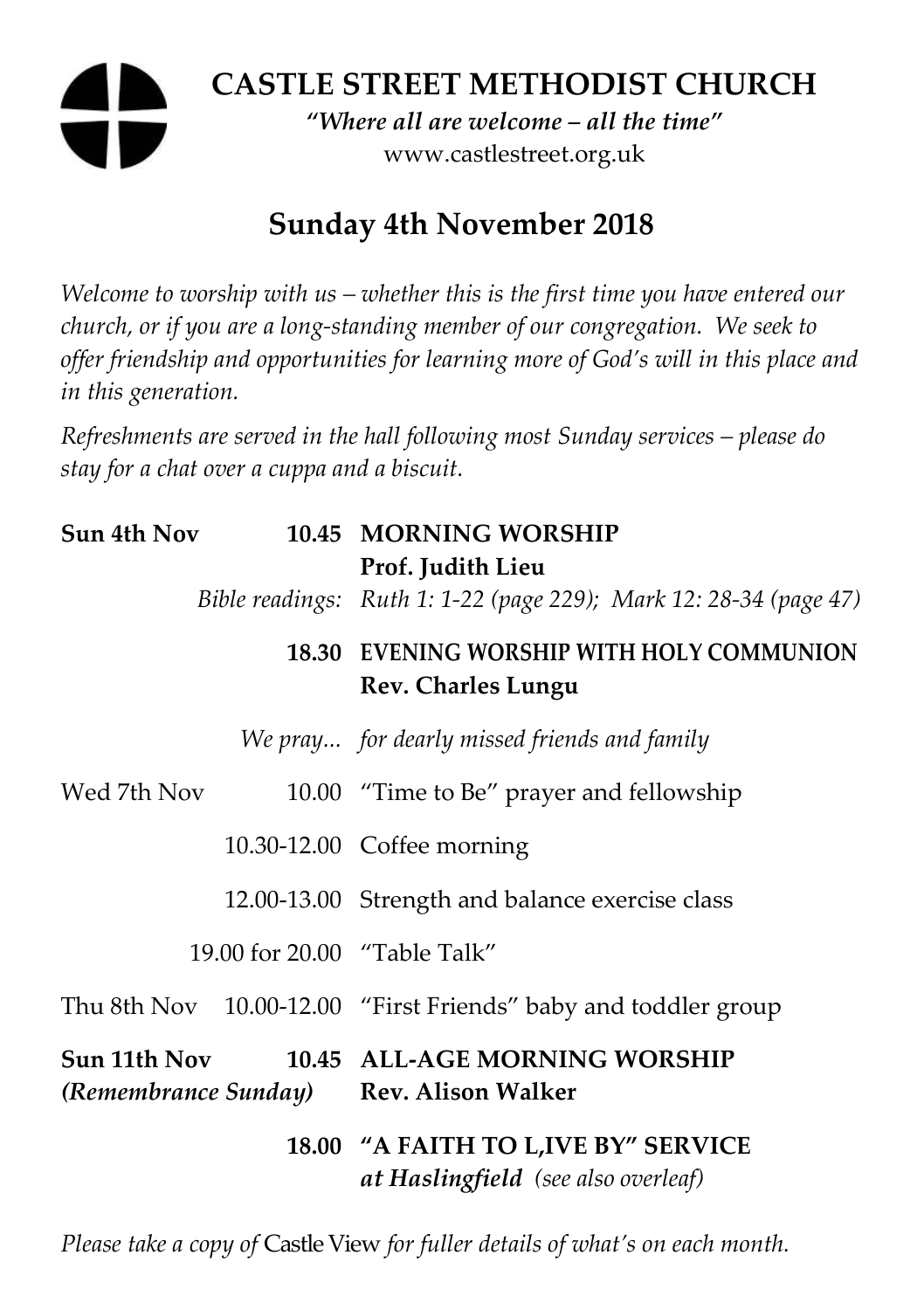## **Next Sunday evening – "A Faith to Live By" at Haslingfield**

Next Sunday evening, we shall join with Haslingfield Methodist Church for the second of their special "Faith to Live By" services related to the World War I. The speaker is Dr. Caitriona McCartney, and she will talk about "Faith in British Sunday Schools during the First World War".

The First World War has been portrayed as the war that "killed" God. An examination of letters, articles, and documents written by those who lived through the conflict tells a very different story. Many of those who served on the fighting front turned to the faith that had been primarily formed at Sunday School. It was this faith that comforted and guided many of those serving in the most difficult of circumstances. This presentation aims to explore how Sunday Schools shaped the faith of those fighting and gave them "a faith to live by".

Caitriona is a historian of childhood, war, and religion. She recently gained her PhD at the University of Durham under the supervision of Canon Prof. Michael Snape, her thesis being entitled "British Sunday Schools in the Era of the First World War: 1900-1939". She also completed her BA(Hons) in War Studies and MA in the History of Warfare at the University of Birmingham.

The service starts at 6pm (not as shown in the November *Castle View*), and we are again offering lifts from (and back to) Castle Street, with cars departing at 5.30pm. If you would like a lift (or could offer one), please add your name to the list on the noticeboard in the foyer. The service will comprise a short time of worship (Caitriona's father, a Methodist Local Preacher in Barrow-in-Furness, will lead part of this), the presentation, refreshments and time for discussion. There will be a retiring collection.

+\*\*\*\*\*\*\*

**"Remembrance and Winter Warmers" concert at Orwell, this afternoon**  A concert of two halves – remembering those who gave their lives for us, and music to make you feel warm as the nights draw in – at Orwell Methodist Church this nafternoon (Sunday 4th November), starting at 4pm. The concert is suitable for the whole family. Pieces will include *Tipperary*, a selection from *My Fair Lady*, *Highland Cathedral*, *Grand Father's Clock*, and *Take 5*. Free entry, but donations to Orwell Methodist Church.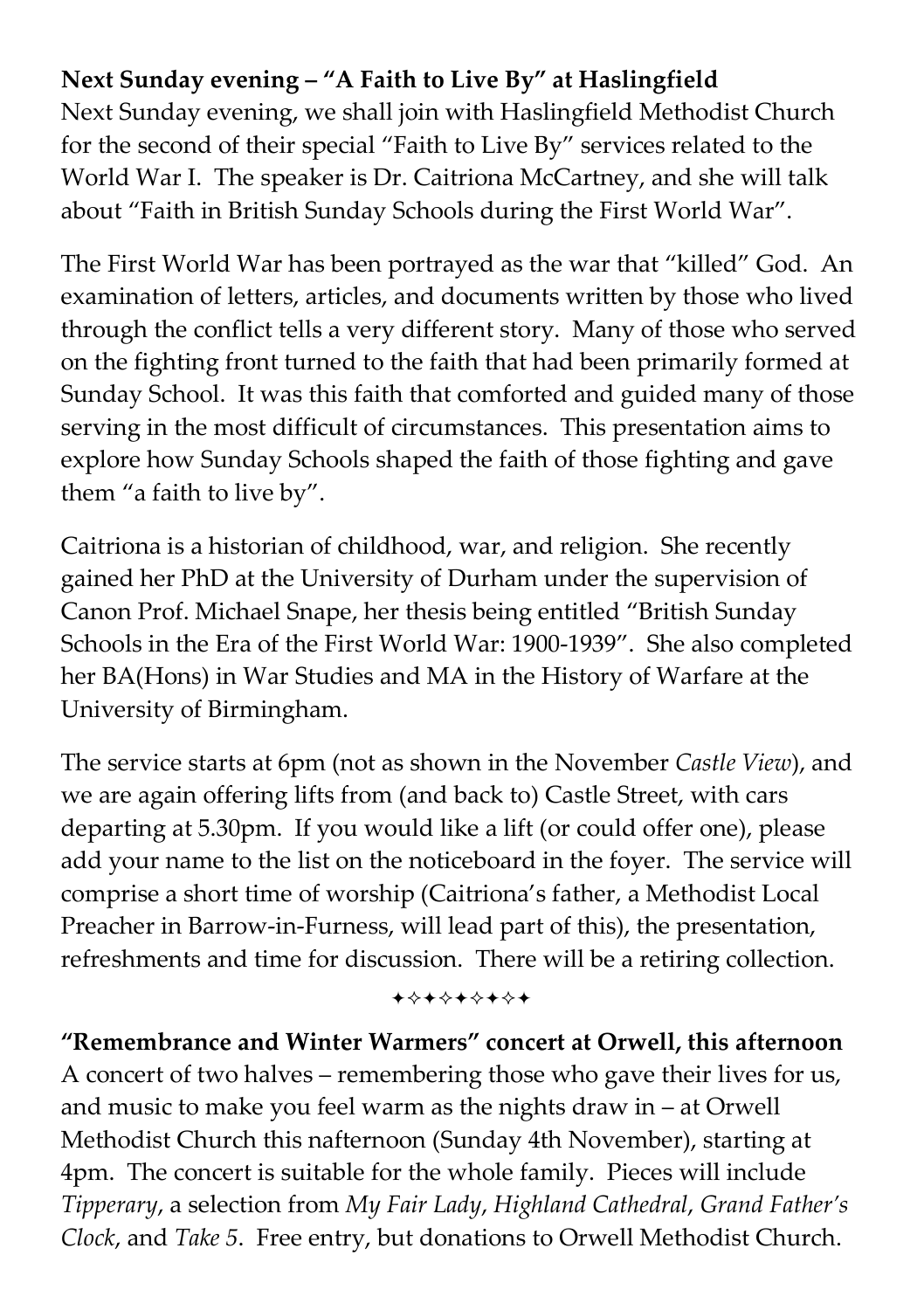### **Haslingfield Methodist Church Charity Fair – Saturday 10th November**

This is next Saturday, between 11am and 2.30pm. Fifteen charities will have stalls selling Christmas gifts – jewellery, cakes, preserves, sweets, cushions, hand-made gifts, and Christmas cards. There will be children's activities, and a display of hand-crocheted and knitted poppies, in remembrance of all those who gave up their lives in the Great War. Bring along an item for the foodbank or a filled shoebox for Operation Christmas Child. Refreshments will be available, including light lunches.

+\*\*\*\*\*\*\*

#### **Poppy display at Toft Methodist Church next weekend**

Commemorating the centenary of the Great War Armistice, there will be a display using hundreds of poppies made by the Simple Sewing, Knit and Natter group at Toft Methodist Church. It's open on Saturday (10th November) from 10am to 12.30pm and 2pm to 4.30pm, and then again on Sunday (11th November) from 10am to 11am and 2pm to 4.30pm. There will be coffee and cake on the Saturday morning in aid of the Royal British Legion, and a craft stall for the Rosa Charity which aims to give equality and justice to women and young girls in the UK (to celebrate 100 years since women were given the vote).

+\*\*\*\*\*\*\*

**Sunday 25th November – united morning worship with Yeolim Church**  Following last year's joint service with our Korean friends, plans are almost finalised for the next. It will start at 11am, and be followed by a bring-and-share lunch – there will be a sign-up sheet for offers of food.

#### +\*\*\*\*\*\*\*

#### **Forthcoming events elsewhere**

The November issue of *Castle View* – available today – has more details of these events, plus some appeared on last week's notice sheet.

- Methodist Women in Britain Quiet Day at Mildenhall, Sat 17th Nov: numbers are limited, and bookings need to be made by 7th November – contact Pauline (e-mail: pauline *dot* west8 *at* gmail *dot* com).
- "An Evening with Dave Bilborough" at Royston, Sat 17th Nov.
- "To Sound the Depths of Love Divine" at Wesley House, Sat 1st Dec: one-day workshop on the arts, spirituality and the Christian imagination. Booking essential – places are free, but limited in number.